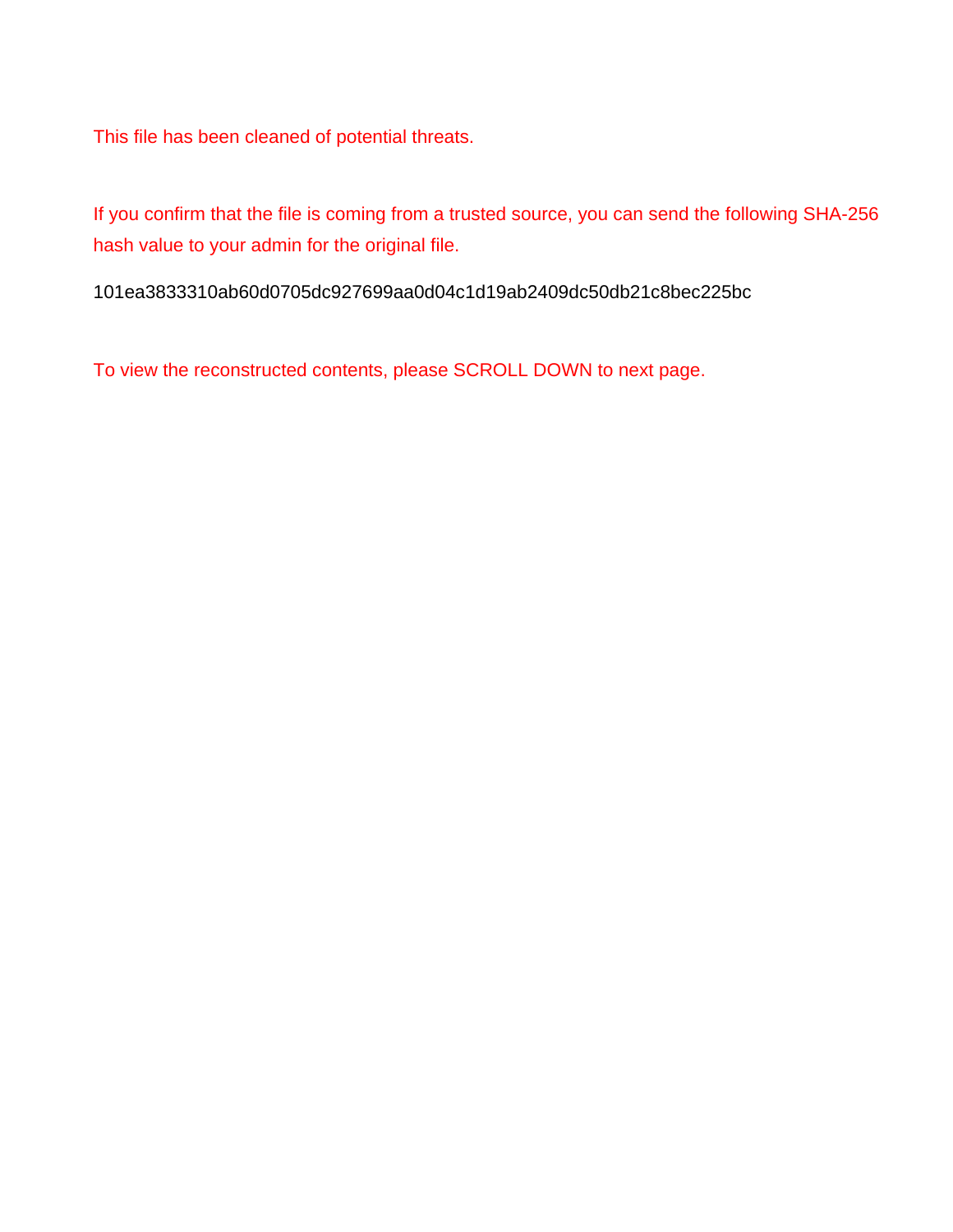# **Course Specification of Applied Pathology for Hepatology medicine master**

**A- Administrative information: Course title**: Applied Pathology **Code:** HEPT819 **Department giving the course**: Pathology department **Program on which the course is given**: Master degree in Hepatology Medicine **Department offering the Program**: Hepatology Medicine department **Semester**: 1st semester **Date of specification**: 2011 **Date of approval by department and Institute council**: 2011

## **B- Professional information:**

## **1. Overall aims of course:**

**a.**To familiarize students with the basic disease patterns including definition, etiology,morphologic changes in GIT system including liver diseases in addition to their fate and complication .

**b.**To provide students with essential knowledge for gross and microscopic changes in different diseases affecting hepatobiliary system for understanding and interpreting pathological reports.

## **2. Intended learning outcomes (I.L.OS):**

## **a- Knowledge & understanding:**

**a1.** Identify the principals of general pathology (cell injury, inflammation, tissue repair,homodynamic, cellular dyspalsia , neoplasia… etc ) and explain different disease processes occurring in GIT system including hepatobiliary system.

causes (etiology), and how the disease develops in response to the etiologic agents (pathogenesis) together with infectious diseases . **a2.** Describe and discuss characteristic gross and microscopic pictures of different pathologic lesions within those organs and the associated functional disturbances.

**a3.** Determine the fate and complications of different disease processes.

## **b- Intellectual Skills**

**b1.** Recognize gross and microscopic pictures aiming at reaching the correct diagnosis.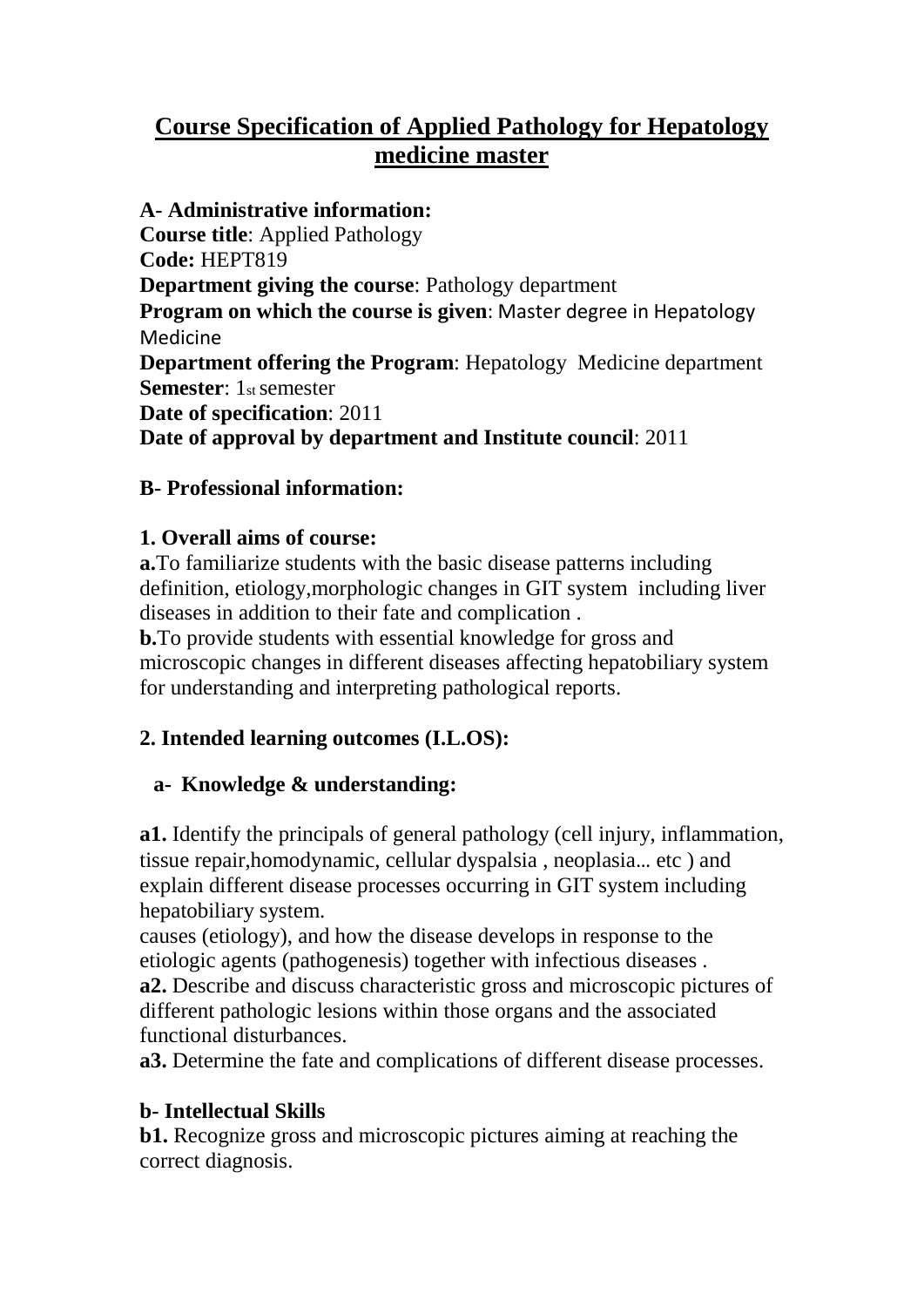**b2.** Predict the diagnosis of different diseases affecting liver based on the underlying gross and microscopic pictures.

## **c-Professional and Practical Skills**

**c1.** Employ the different diagnostic pathological tools

**c2.** Interpret a pathology report in an accurate manner.

## **d-General and Transferable Skills**

**d1.** Search for the recent medical information and continued progress in medical sciences.

**d2.** Express freely and adequately themselves by improving descriptive capabilities and communication skills.

**d3.** Respond appropriately according to the seriousness of pathologic diagnosis in acceptable manner.

## **3- Contents:**

\*Cellular adaptation, cell injury and cell death

\*Acute and chronic inflammation

\*Tissue renewal and repair: regeneration, healing and fibrosis.

\*Hemodynamic disorders, Thromboimbolic disease and shock.

\*Genetic disorders.

\* Neoplasia

\*Infectious diseases

\*Environmental and nutritional pathology.

\*Diseases of infancy and childhood.

#### *2- SYSTEMIC Pathology:*

\* Diseases of the GIT and hepatobiliary system.

## **3- JARS**

| <b>Topic</b>       | <b>Theoretical</b><br>hours | Laboratory/<br><b>Practical</b> | <b>Total</b> |
|--------------------|-----------------------------|---------------------------------|--------------|
| 1- General         |                             |                                 |              |
| <b>Pathology</b>   | 4                           | 3                               |              |
|                    |                             |                                 |              |
| 2-Systematic       |                             |                                 |              |
| <b>Pathology</b>   | 4                           | 3                               |              |
| 3- JARS            |                             |                                 |              |
|                    | 3                           | 3                               | 6            |
| <b>Total hours</b> |                             | 9                               | 20           |

**4. TEACHING & LEARNING METHODS:**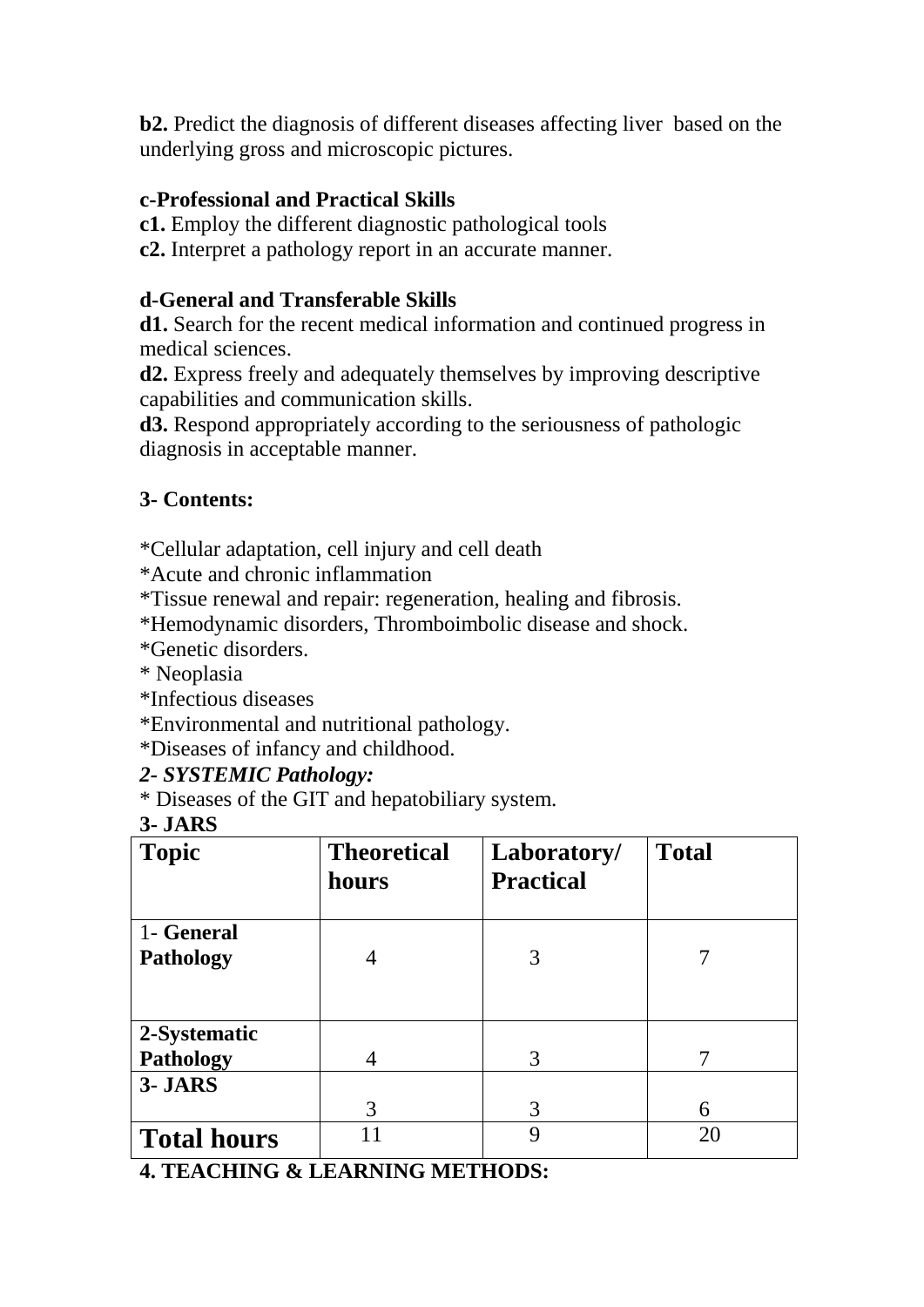4.1- Lectures

4.2- Practical classes

## **5. STUDENT ASSESSMENT METHODS:**

5.1- Written Examination for assessment of knowledge and

understanding and

intellectual skills

5.2- Oral Examination for assessment of knowledge and understanding outcomes,

intellectual skills, general skills and attitude.

5.3- Practical Examination for assessment of practical and intellectual skills

## **ASSESSMENT SCHEDULE:**

One written exam 1.5 hour in Applied Pathology $(50 \text{ marks}) + \text{ oral}$ exam(50 mark)

## **WEIGHING OF ASSESSMENT:**

Written exam: 50%

Oral exam:50%

Total: 100%

#### **6- LIST OF REFERENCES:**

6.1- Course notes:

Staff member's color atlas of gars.

6.2- Essential books:

o Kumar, Cotran & Robbins: Recommended text book : Basic Pathology.

o Macfarlane, Reid & Callender: Illustrated Pathology Lectures.

o CDs available at the department on request.

O Diagnostic histopathology: Fletcher.

6.3- Recommended web sites:

o http://www.pathmax.com

o http://www.medlib.med.utah.edu/webpath/labs/labmenu.html

o http://www.medscap.com/pathologyhome

http://www.qwumc.edu/dept/path/2f.htm

## **7- Resources / Facilities required for teaching and learning to achieve the above**

#### **ILOs:**

7.1- Data show.

- 7.2- Computers
- 7.3- Laboratories instruments.

7.4- Internet club.

*We verify that all of the information required to deliver this program is contained in the above specification and will be implemented. All course specification for this program is in place.* **Program coordinator:**